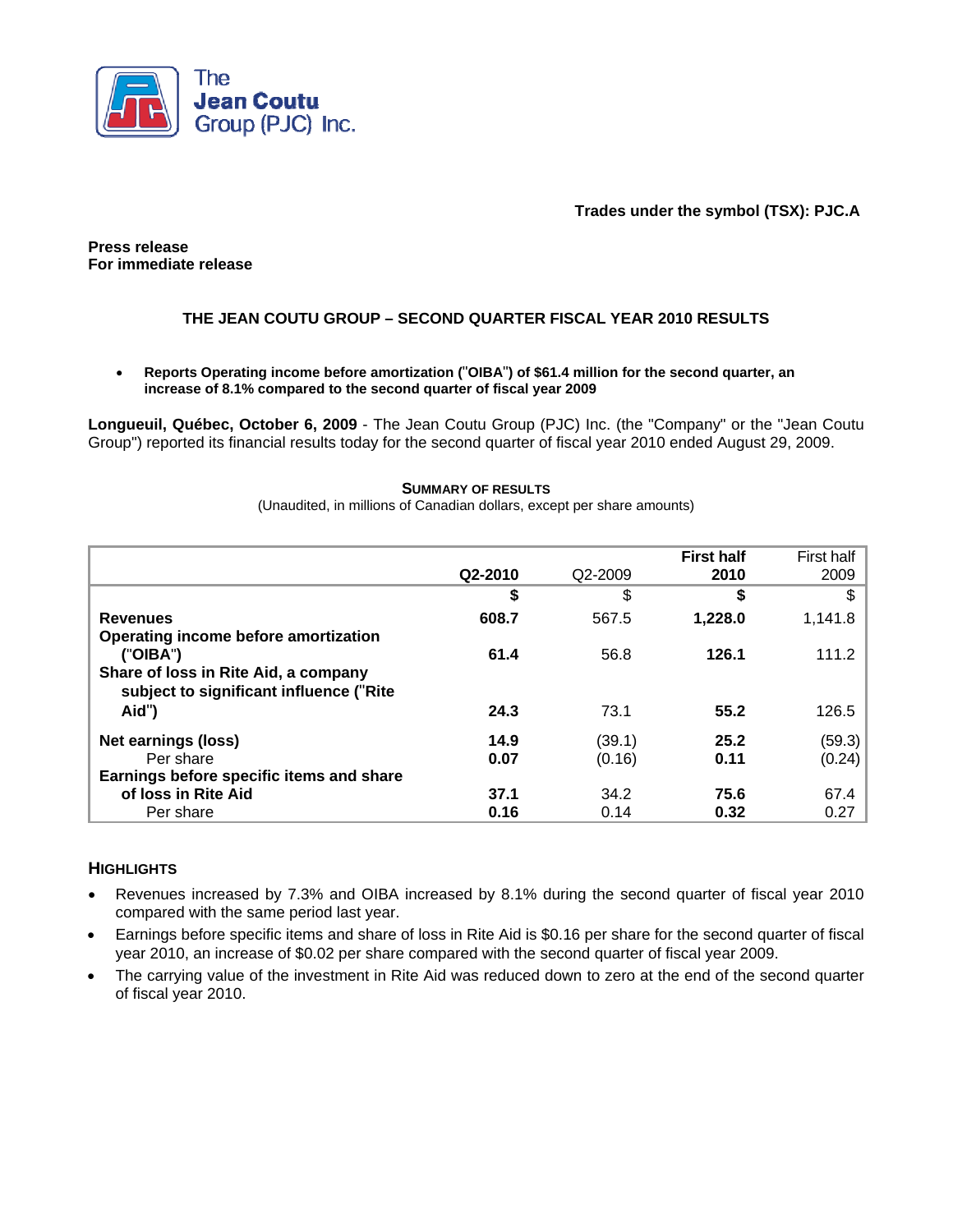#### **Financial results**

"We are very satisfied with our second quarter's results. The expansion of our network and the solid operating performance of our organization have allowed us to reach our objectives," said François J. Coutu, President and Chief Executive Officer. "Retail sales increased significantly in spite of the economic conditions that prevailed over the last few months. This demonstrates clearly the efficiency of our network and the resilience of the pharmacy sector in the context of a more difficult business environment. "

#### **Revenues**

Revenues consist of sales plus other revenues derived from franchising activities in Canada. Merchandise sales to PJC franchisees through our distribution centres account for most of our sales.

Revenues amounted to \$608.7 million during the quarter ended August 29, 2009, compared with \$567.5 million during the quarter ended August 30, 2008. This increase is attributable to the overall market growth and the expansion of the Jean Coutu Group network of franchised stores.

Other revenues amounted to \$59.7 million during the second quarter of fiscal year 2010 compared with \$57.6 million during the second quarter of fiscal year 2009. This increase is attributable to the increase in rental revenues and other services related to the expansion of the Jean Coutu Group network of franchised stores.

#### **OIBA**

OIBA increased by \$4.6 million and amounted to \$61.4 million for the second quarter of fiscal year 2010 compared with \$56.8 million for the second quarter of fiscal year 2009. The increase in OIBA is mostly attributable to a strong operational performance in the franchising activities and of the subsidiary Pro Doc by the introduction of new products combined with the increased sales to Québec pharmacists. Gross sales of Pro Doc products, net of intercompany's eliminations, amounted to \$22.7 million in the second quarter of fiscal year 2010 compared with \$5.2 million in the second quarter of fiscal year 2009. OIBA as a percentage of revenues ended the second quarter of fiscal year 2010 at 10.1% compared with 10% for the second quarter of the previous fiscal year.

For the first half of fiscal year 2010, OIBA increased by \$14.9 million and amounted to \$126.1 million compared with \$111.2 million during the first half of fiscal year 2009. OIBA as a percentage of revenues ended the first half of fiscal year 2010 at 10.3% compared with 9.7% for the first half of fiscal year 2009.

#### **Share of loss in Rite Aid, a company subject to significant influence**

The share of loss in Rite Aid included in the Company's earnings during the second quarter of fiscal year 2010 amounted to \$24.3 million (\$0.10 per share) compared with \$73.1 million (\$0.30 per share) during the second quarter of fiscal year 2009.This is a non-cash charge.

For the 13- and 26-week periods ended August 29, 2009, the Company's share of loss in Rite Aid exceeded the carrying value of its investment. As required by Canadian GAAP, the Company reduced the carrying value of its investment down to zero and ceased recording its share of loss in Rite Aid exceeding the carrying value of its investment, since the Company has not guaranteed obligations of Rite Aid and is not committed to provide further financial support to Rite Aid. As at August 29, 2009, the Company's unrecognized share of loss in Rite Aid amounted to \$11.0 million.

#### **Net earnings (loss)**

For the quarter ended August 29, 2009, the net earnings amounted to \$14.9 million (\$0.07 per share) compared with a net loss of \$39.1 million (\$0.16 per share) for the quarter ended August 30, 2008.

Earnings before specific items and share of loss in Rite Aid amounted to \$37.1 million (\$0.16 per share) during the second quarter of fiscal year 2010 compared with \$34.2 million (\$0.14 per share) during the second quarter of the previous fiscal year.

#### **Information on the Jean Coutu Group network of franchised stores**

Our franchising activities include operating two distribution centres and providing many services to our network of PJC franchised stores.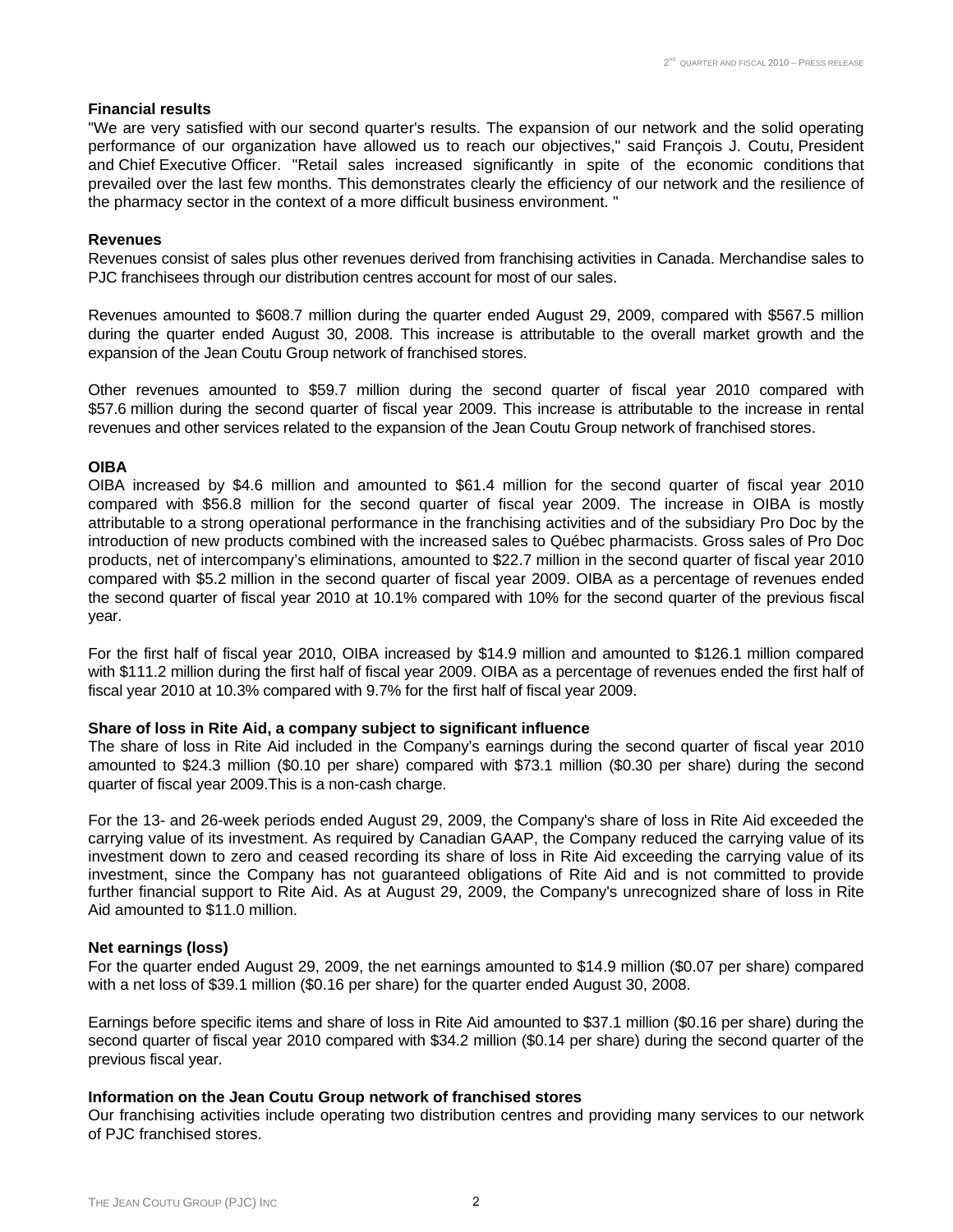Retail sales increase reflects overall market growth and openings, renovations and relocations of network stores. Data on the growth included herewith was calculated based on comparable periods. During the second quarter of fiscal year 2010, on a same-store basis, PJC network retail sales grew of 3.8%, pharmacy sales gained 5.8% and front-end sales increased by 1.3% compared with the same period last year.

| Network performance <sup>(1)</sup>                    | Q2-2010              | Q <sub>2</sub> -2009    | <b>First half</b><br>2010 | First half<br>2009      |
|-------------------------------------------------------|----------------------|-------------------------|---------------------------|-------------------------|
| Retail sales (in millions of dollars)                 | \$878.9              | \$823.6                 | \$1,762.8                 | \$1,651.7               |
| Retail sales growth (in %)                            |                      |                         |                           |                         |
| <b>Total stores</b><br>Total<br>Pharmacy<br>Front-end | 6.7%<br>9.1%<br>3.7% | 4.9%<br>6.9%<br>0.8%    | 6.7%<br>8.9%<br>3.7%      | 5.0%<br>7.1%<br>1.1%    |
| Same store<br>Total<br>Pharmacy<br>Front-end          | 3.8%<br>5.8%<br>1.3% | 3.6%<br>5.7%<br>$-0.5%$ | 3.9%<br>5.7%<br>1.3%      | 4.0%<br>6.2%<br>$0.0\%$ |

*(1) Franchised outlets' retail sales are not included in the Company's Consolidated Financial Statements*

#### **Store network development**

During the second quarter of fiscal year 2010, there were 5 store openings, including 1 relocation, in the PJC network of franchised stores. In addition, 6 stores were significantly renovated or expanded.

#### **Dividend**

The Board of the Jean Coutu Group declared a quarterly dividend of \$0.045 per share. This dividend will be payable on November 6, 2009, to all holders of Class A subordinate voting shares and holders of Class B shares listed in the Company's shareholder ledger as of October 23, 2009.

#### **Non-GAAP financial measures**

This press release contains certain financial measures that are not defined by the Canadian Generally Accepted Accounting Principles ("GAAP"). This information has been reconciled with performance measures defined by GAAP in the related section of this press release.

#### **Outlook**

With its operations and financial flexibility, the Company is very well positioned to capitalize on the growth in the drugstore retail industry. Demographic trends are expected to contribute to growth in the consumption of prescription drugs and to the increased use of pharmaceuticals as the primary intervention in individual healthcare. Management believes that these trends will continue despite the current economic slowdown, and that the Company will grow its revenues through differentiation and quality of offering and service levels to its network of franchised stores, with a focus on sales growth, its real estate program and operating efficiency.

#### **Conference call**

Financial analysts are invited to attend the second quarter of fiscal year 2010 results conference call to be held on October 6, 2009, at 9:00 AM (ET). The toll free call-in number is 1 888-789-9572 – access code 5767268 followed by pound sign (#). Media and other interested individuals are invited to listen to the live or deferred broadcast on The Jean Coutu Group corporate website at www.jeancoutu.com. A full replay will also be available by dialling 514-861-2272 or toll free at 1 800-408-3053 until November 5, 2009. The access code is 6788684, followed by pound sign (#).

Supporting documentation (Management's discussion and analysis and investor presentation) is available at www.jeancoutu.com using the investors' link. Readers may also access additional information and filings related to the Company using the following link to the www.sedar.com website.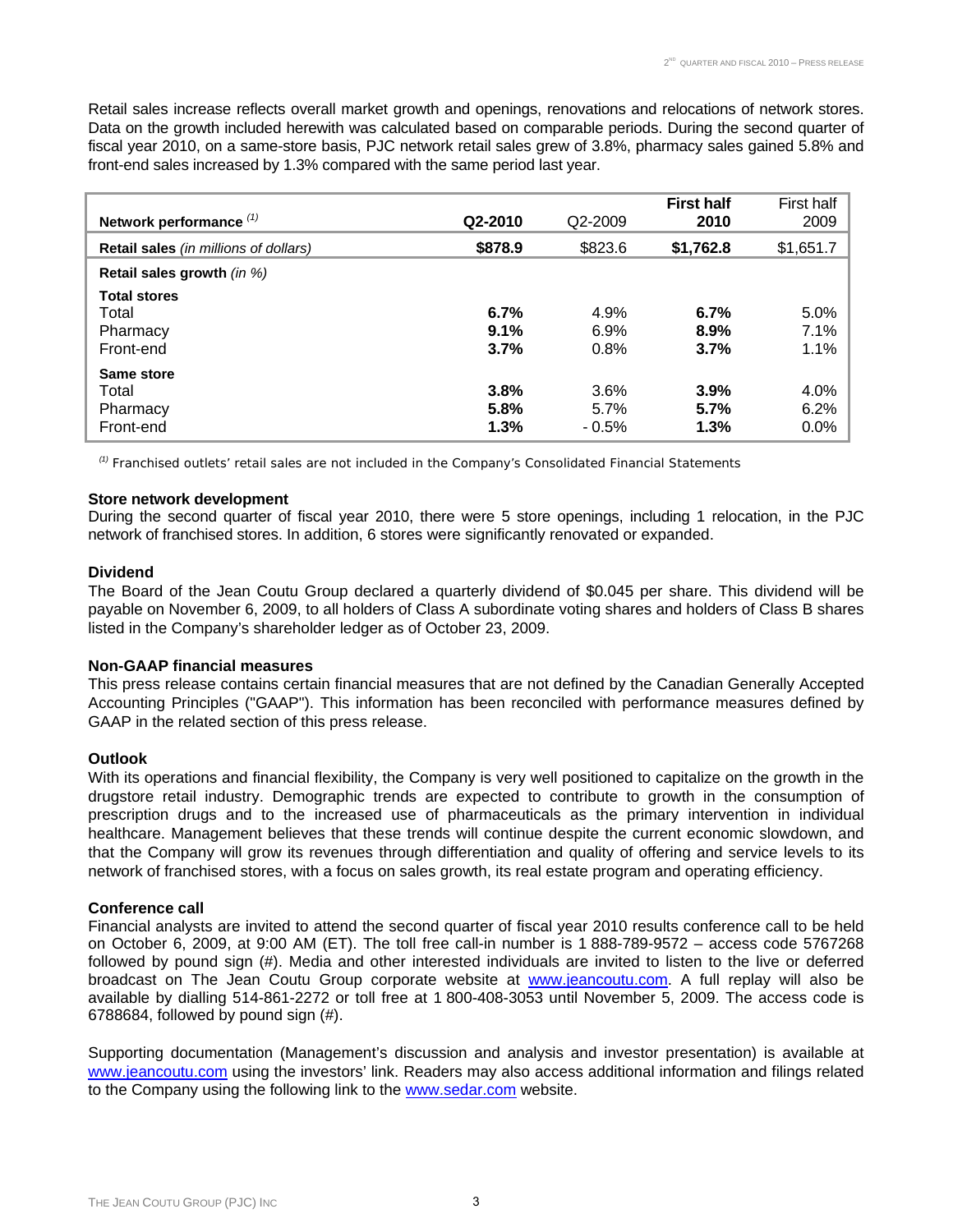#### *About The Jean Coutu Group*

*The Jean Coutu Group is one of the most trusted names in Canadian pharmacy retailing. The Company operates a network of 362 franchised stores in Canada located in the provinces of Québec, New Brunswick and Ontario under the banners of PJC Jean Coutu, PJC Clinique and PJC Santé Beauté, and employs more than 16,000 people. Furthermore, as of December 2007, we own Pro Doc Ltd ("Pro Doc"), a Québec-based subsidiary and manufacturer of generic drugs. The Company also holds a significant interest in Rite Aid Corporation ("Rite Aid") a national chain of drugstores in the United States with more than 4,800 drugstores in 31 states and the District of Columbia.* 

*This press release contains forward-looking statements that involve risks and uncertainties, and which are based on the Company's current expectations, estimates, projections and assumptions and were made by the Jean Coutu Group in light of its experience and its perception of historical trends. All statements that address expectations or projections about the future, including statements about the Company's strategy for growth,*  costs, operating or financial results, are forward-looking statements. All statements other than statements of *historical facts included in this press release, including statements regarding the prospects of the Company's industry and the Company's prospects, plans, financial position and business strategy may constitute forward*looking statements within the meaning of the Canadian securities legislation and regulations. Some of the *forward-looking statements may be identified by the use of forward-looking terminology such as "may", "will", "expect", "intend", "estimate", "project", "could", "anticipate", "plan", "foresee", "believe" or "continue" or the negatives of these terms or variations of them or similar terminology. Although the Company believes that the expectations reflected in these forward-looking statements are reasonable, it can give no assurance that these expectations will prove to have been correct. These statements are not guarantees of future performance and involve a number of risks, uncertainties and assumptions. These statements do not reflect the potential impact of any non-recurring items or of any mergers, acquisitions, dispositions, asset write-downs or other transactions or charges that may be announced or that may occur after the date hereof. While the list below of cautionary statements is not exhaustive, some important factors that could affect our future operating results, financial position and cash flows and could cause our actual results to differ materially from those expressed in these forward-looking statements are our equity interest in Rite Aid Corporation ("Rite Aid"), general economic,*  financial or market conditions, the investment in ABCP, the cyclical and seasonal variations in the industry in which we operate, the changes in the regulatory environment as it relates to the sale of prescription drugs, the ability to attract and retain pharmacists, the intensity of competitive activity in the industry in which we operate, labour disruptions, including possibly strikes and labour protests, changes in laws and regulations, or in their *interpretations, changes in tax regulations and accounting pronouncements, the success of the Company's business model, the supplier and brand reputations and the accuracy of management's assumptions and other factors that are beyond our control.* 

*These and other factors could cause our actual performance and financial results in future periods to differ materially from any estimates or projections of future performance or results expressed or implied by such forward-looking statements. Investors and others are cautioned that undue reliance should not be placed on any forward-looking statements. For more information on the risks, uncertainties and assumptions that would cause the Company's actual results to differ from current expectations, please also refer to the Company's public filings available at www.sedar.com and www.jeancoutu.com. Further details and descriptions of these and other factors*  are disclosed in the Company's Annual Information Form under "Risk Factors" and in the "Risks and *uncertainties" section of the MD&A for the fiscal year ended February 28, 2009. We expressly disclaim any obligation or intention to update or revise any forward-looking statements, whether as a result of new information, future events or otherwise, unless required by the applicable securities laws.* 

- **Source**: **The Jean Coutu Group (PJC) Inc.** André Belzile Senior Vice-President, Finance and Corporate Affairs (450) 646-9760
- **Information**: Hélène Bisson Senior Director, Communications (450) 646-9611, Ext. 1165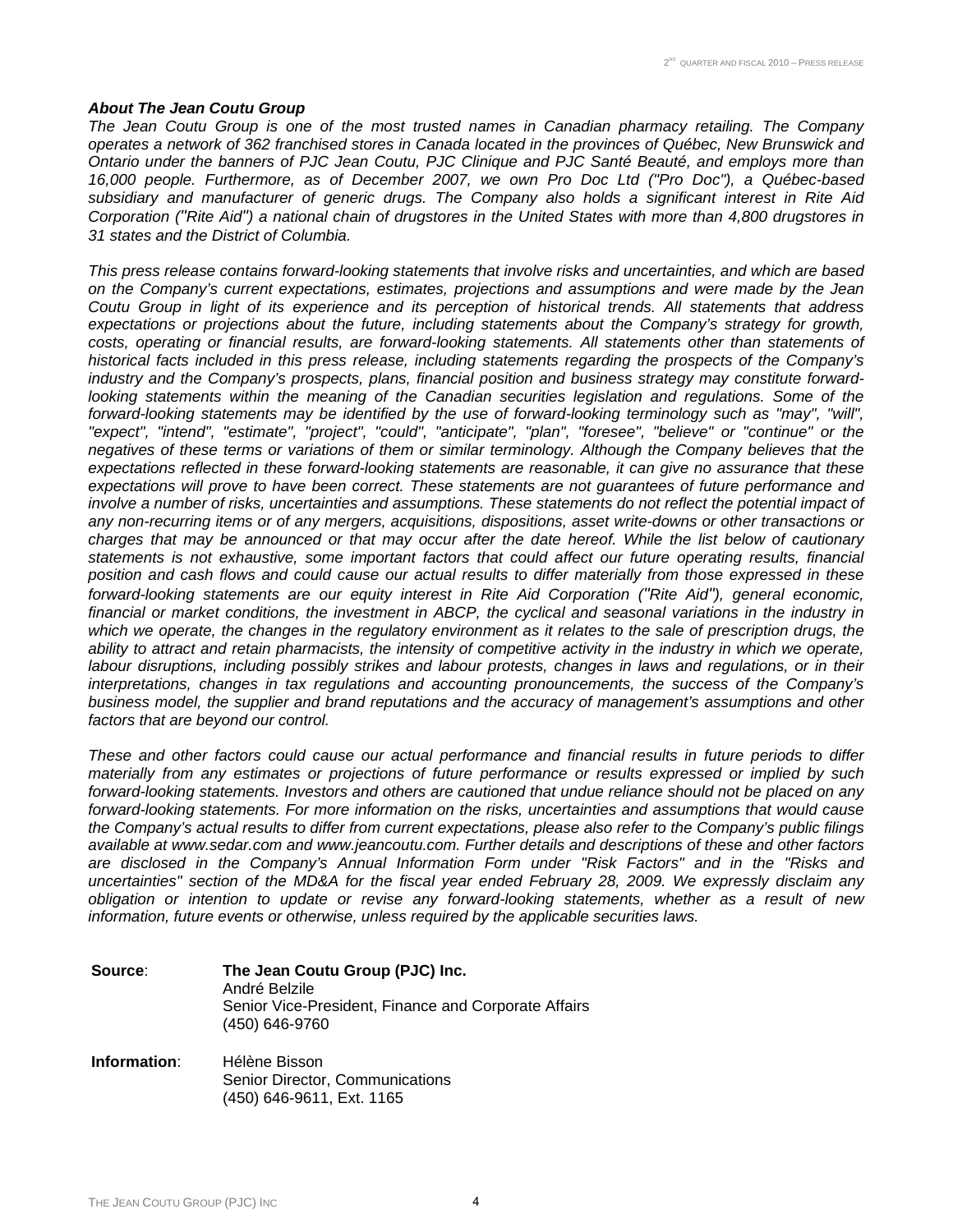| <b>Consolidated statements of earnings</b>                           | 13 weeks |          | 26 weeks          |         |
|----------------------------------------------------------------------|----------|----------|-------------------|---------|
| For the periods ended August 29, 2009 and August 30, 2008            | 2009     | 2008     | 2009              | 2008    |
| (unaudited, in millions of Canadian dollars, unless otherwise noted) | \$       | \$       | \$                | \$      |
| <b>Sales</b>                                                         | 549.0    | 509.9    | 1,108.6           | 1,026.6 |
| <b>Other revenues</b>                                                | 59.7     | 57.6     | 119.4             | 115.2   |
|                                                                      | 608.7    | 567.5    | 1,228.0           | 1,141.8 |
| <b>Operating expenses</b>                                            |          |          |                   |         |
| Cost of goods sold                                                   | 498.1    | 465.1    | 1,002.2           | 936.9   |
| General and operating expenses                                       | 52.3     | 47.0     | 105.7             | 96.4    |
| Amortization                                                         | 4.4      | 4.1      | 8.5               | 8.0     |
|                                                                      | 554.8    | 516.2    | 1,116.4           | 1,041.3 |
| <b>Operating income</b>                                              | 53.9     | 51.3     | 111.6             | 100.5   |
| <b>Financing expenses (revenues)</b>                                 | (1.9)    | 1.5      | (4.1)             | 2.8     |
| Earnings before the following items                                  | 55.8     | 49.8     | 115.7             | 97.7    |
| Share of loss in Rite Aid, a company subject to                      |          |          |                   |         |
| significant influence                                                | 24.3     | 73.1     | 55.2              | 126.5   |
| <b>Income taxes</b>                                                  | 16.6     | 15.8     | 35.3              | 30.5    |
| <b>Net earnings (loss)</b>                                           | 14.9     | (39.1)   | 25.2              | (59.3)  |
|                                                                      |          |          |                   |         |
| Basic and diluted earnings (loss) per share,<br>in dollars           | 0.07     | (0.16)   | 0.11              | (0.24)  |
|                                                                      |          |          |                   |         |
| <b>Consolidated statements of comprehensive</b>                      |          |          |                   |         |
| income                                                               |          | 13 weeks | 26 weeks          |         |
|                                                                      |          |          |                   |         |
| For the periods ended August 29, 2009 and August 30, 2008            | 2009     | 2008     | 2009              | 2008    |
| (unaudited, in millions of Canadian dollars)                         | \$       | \$       | \$                | \$      |
| <b>Net earnings (loss)</b>                                           | 14.9     | (39.1)   | 25.2              | (59.3)  |
| Other comprehensive income                                           |          |          |                   |         |
| Foreign currency translation adjustments                             | 0.2      | 72.8     | (6.7)             | 84.3    |
| <b>Comprehensive income</b>                                          | 15.1     | 33.7     | $18.\overline{5}$ | 25.0    |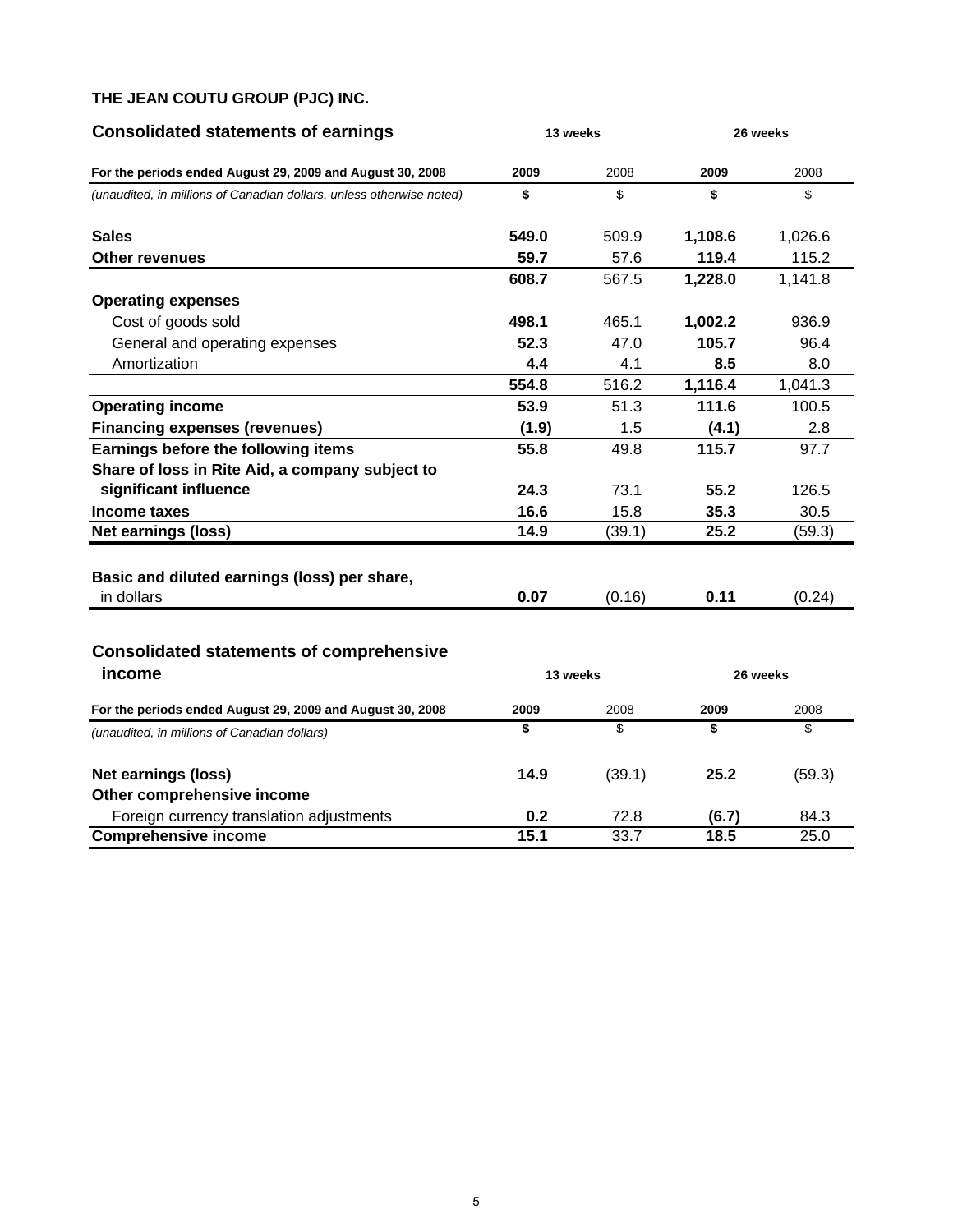## **Consolidated statements of changes in**

| shareholders' equity                                      | 13 weeks |         | 26 weeks |         |
|-----------------------------------------------------------|----------|---------|----------|---------|
| For the periods ended August 29, 2009 and August 30, 2008 | 2009     | 2008    | 2009     | 2008    |
| (unaudited, in millions of Canadian dollars)              | \$       | \$      | \$       | \$      |
| Capital stock, beginning of period                        | 649.3    | 715.4   | 648.1    | 715.4   |
| Redemption of stock                                       |          | (33.9)  |          | (33.9)  |
| Options exercised                                         | 0.9      |         | 2.1      |         |
| Capital stock, end of period                              | 650.2    | 681.5   | 650.2    | 681.5   |
| Contributed surplus, beginning of period                  | 30.7     | 19.7    | 28.4     | 16.7    |
| Stock-based compensation cost                             | 0.2      | 0.2     | 0.4      | 0.5     |
| Stock-based compensation in Rite Aid, a company           |          |         |          |         |
| subject to significant influence                          | 1.4      | 2.4     | 3.5      | 5.1     |
| Contributed surplus, end of period                        | 32.3     | 22.3    | 32.3     | 22.3    |
|                                                           |          |         |          |         |
| Retained earnings (deficit), beginning of period          | (324.4)  | 900.6   | (324.1)  | 930.8   |
| Net earnings (loss)                                       | 14.9     | (39.1)  | 25.2     | (59.3)  |
| <b>Dividends</b>                                          | (10.7)   | (9.6)   | (21.3)   | (19.6)  |
| Excess of purchase price over carrying value of           |          |         |          |         |
| Class A subordinate voting shares acquired                |          | (12.8)  |          | (12.8)  |
| Retained earnings (deficit), end of period                | (320.2)  | 839.1   | (320.2)  | 839.1   |
| Accumulated other comprehensive income (loss),            |          |         |          |         |
| beginning of period                                       | 96.3     | (167.3) | 103.2    | (178.8) |
| Foreign currency translation adjustments                  | 0.2      | 72.8    | (6.7)    | 84.3    |
| Accumulated other comprehensive income (loss),            |          |         |          |         |
| end of period                                             | 96.5     | (94.5)  | 96.5     | (94.5)  |
| <b>Total shareholders' equity</b>                         | 458.8    | 1,448.4 | 458.8    | 1,448.4 |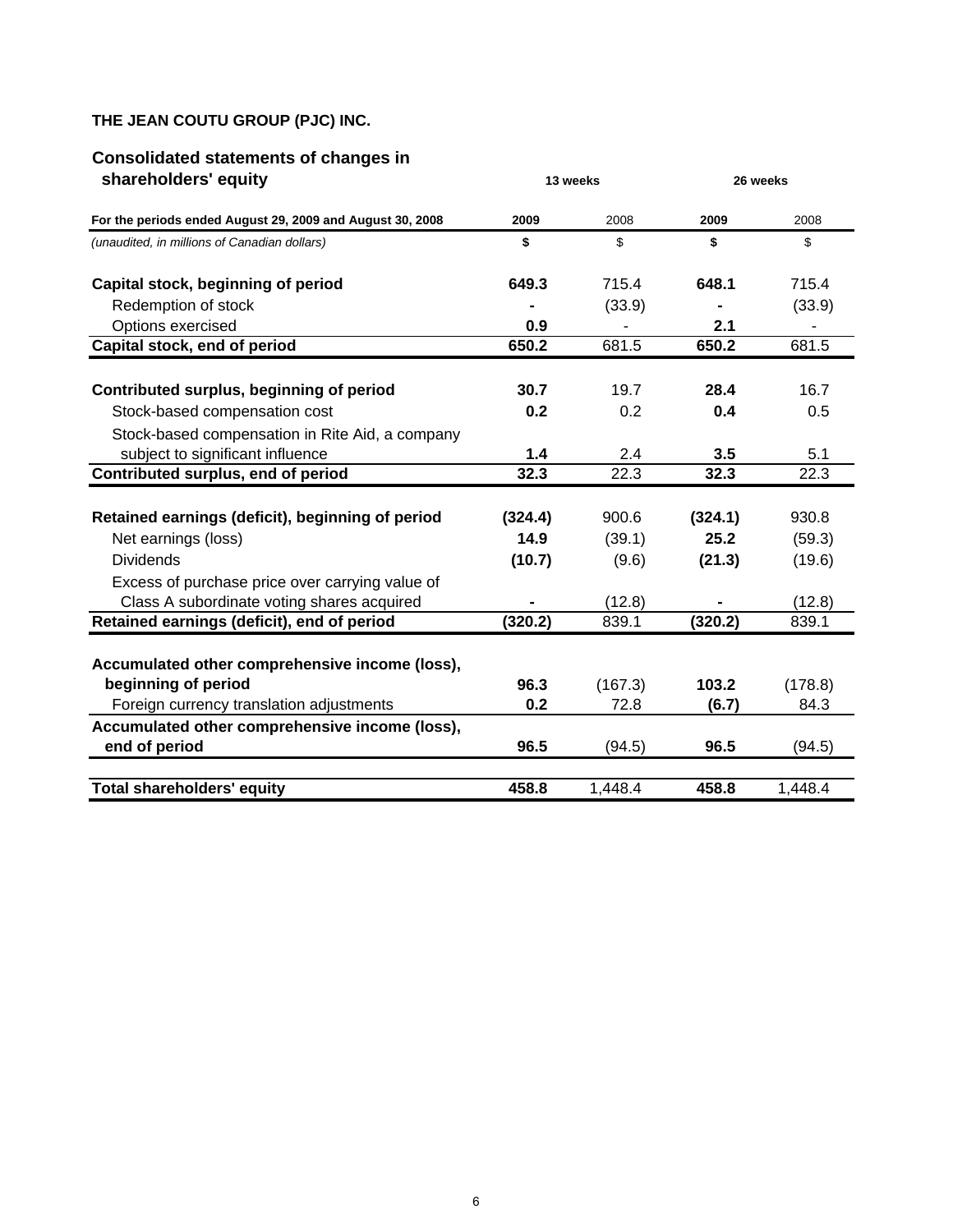## **Consolidated balance sheets**

|                                          | As at       | As at<br>August 29, 2009   February 28, 2009 |
|------------------------------------------|-------------|----------------------------------------------|
| (in millions of Canadian dollars)        | \$          | \$                                           |
|                                          | (unaudited) | (audited)                                    |
| <b>Assets</b>                            |             |                                              |
| <b>Current assets</b>                    |             |                                              |
| Accounts receivable                      | 178.4       | 183.6                                        |
| Inventories                              | 163.4       | 159.4                                        |
| Prepaid expenses                         | 6.1         | 6.2                                          |
|                                          | 347.9       | 349.2                                        |
| <b>Investments</b>                       | 51.9        | 110.1                                        |
| <b>Property and equipment</b>            | 381.2       | 366.2                                        |
| Goodwill                                 | 36.0        | 36.0                                         |
| Other long-term assets                   | 164.7       | 152.9                                        |
|                                          | 981.7       | 1,014.4                                      |
| <b>Liabilities</b>                       |             |                                              |
| <b>Current liabilities</b>               |             |                                              |
| Accounts payable and accrued liabilities | 200.3       | 217.0                                        |
| Income taxes payable                     | 34.6        | 36.4                                         |
| Short-term portion of long-term debt     | 2.9         | 5.9                                          |
|                                          | 237.8       | 259.3                                        |
| Long-term debt                           | 254.8       | 269.8                                        |
| <b>Other long-term liabilities</b>       | 30.3        | 29.7                                         |
|                                          | 522.9       | 558.8                                        |
| <b>Shareholders' equity</b>              |             |                                              |
| Capital stock                            | 650.2       | 648.1                                        |
| <b>Contributed surplus</b>               | 32.3        | 28.4                                         |
|                                          |             |                                              |
| <b>Deficit</b>                           | (320.2)     | (324.1)                                      |
| Accumulated other comprehensive income   | 96.5        | 103.2                                        |
|                                          | (223.7)     | (220.9)                                      |
|                                          | 458.8       | 455.6                                        |
|                                          | 981.7       | 1,014.4                                      |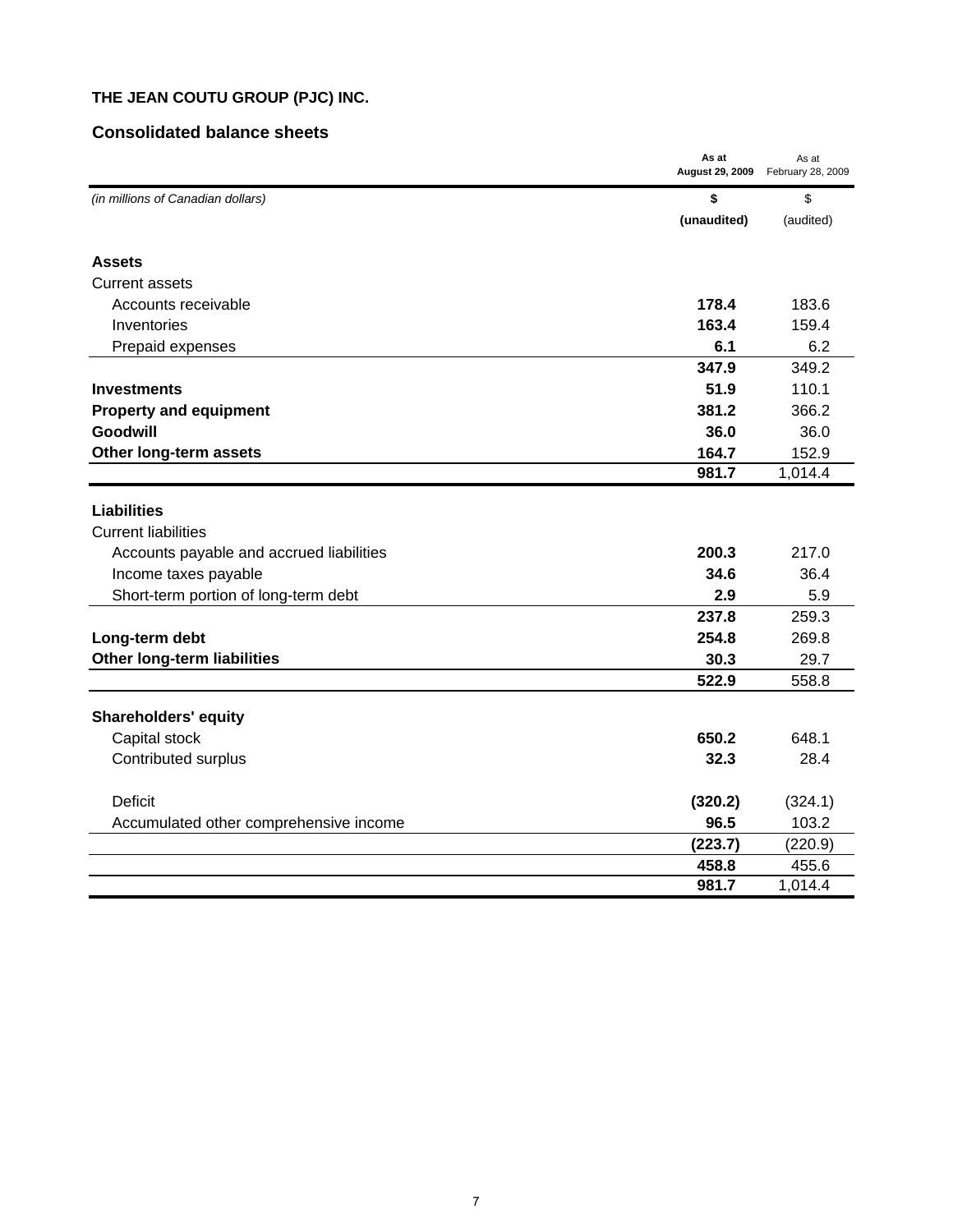| <b>Consolidated statements of cash flows</b>              | 13 weeks       |        | 26 weeks                     |        |
|-----------------------------------------------------------|----------------|--------|------------------------------|--------|
| For the periods ended August 29, 2009 and August 30, 2008 | 2009           | 2008   | 2009                         | 2008   |
| (unaudited, in millions of Canadian dollars)              | \$             | \$     | \$                           | \$     |
| <b>Operating activities</b>                               |                |        |                              |        |
| Net earnings (loss)                                       | 14.9           | (39.1) | 25.2                         | (59.3) |
| Items not affecting cash                                  |                |        |                              |        |
| Amortization                                              | 7.5            | 5.5    | 14.5                         | 10.7   |
| Change in fair value of third party asset-backed          |                |        |                              |        |
| commercial paper                                          | (2.1)          |        | (4.0)                        |        |
| Share of loss in Rite Aid, a company subject to           |                |        |                              |        |
| significant influence                                     | 24.3           | 73.1   | 55.2                         | 126.5  |
| Future income taxes                                       | 1.3            | 2.6    | 7.4                          | 4.7    |
| Other                                                     | (0.7)          | (0.3)  | (1.9)                        | (0.3)  |
|                                                           | 45.2           | 41.8   | 96.4                         | 82.3   |
| Net changes in non-cash asset and liability               |                |        |                              |        |
| items                                                     | (6.3)          | (6.4)  | (14.8)                       | (58.6) |
| Cash flow provided by operating activities                | 38.9           | 35.4   | 81.6                         | 23.7   |
| <b>Investing activities</b>                               |                |        |                              |        |
| Investments and business acquisition                      | 0.8            | 0.4    | 0.7                          | (0.8)  |
| Purchase of property and equipment                        | (14.0)         | (7.1)  | (24.1)                       | (21.4) |
| Proceeds from disposal of property and equipment          | 0.1            | 0.1    | 0.1                          | 0.3    |
| Other long-term assets                                    | (12.9)         | (24.5) | (21.8)                       | (35.3) |
| Cash flow used in investing activities                    | (26.0)         | (31.1) | (45.1)                       | (57.2) |
| <b>Financing activities</b>                               |                |        |                              |        |
| Net change in revolving credit facility, net of fees      | (1.7)          | 52.0   | (14.8)                       | 100.0  |
| Repayment of long-term debt                               | (1.4)          |        | (2.5)                        | (0.2)  |
| Issuance of capital stock                                 | 0.9            | ÷      | 2.1                          |        |
| Redemption of capital stock                               |                | (46.7) | $\qquad \qquad \blacksquare$ | (46.7) |
| <b>Dividends</b>                                          | (10.7)         | (9.6)  | (21.3)                       | (19.6) |
| Cash flow provided by (used in) financing activities      | (12.9)         | (4.3)  | (36.5)                       | 33.5   |
| Net change in cash and cash equivalents                   | $\blacksquare$ | ä,     | $\blacksquare$               |        |
| Cash and cash equivalents, beginning of period            |                | ۰      |                              |        |
| Cash and cash equivalents, end of period                  | $\overline{a}$ |        | $\blacksquare$               | L.     |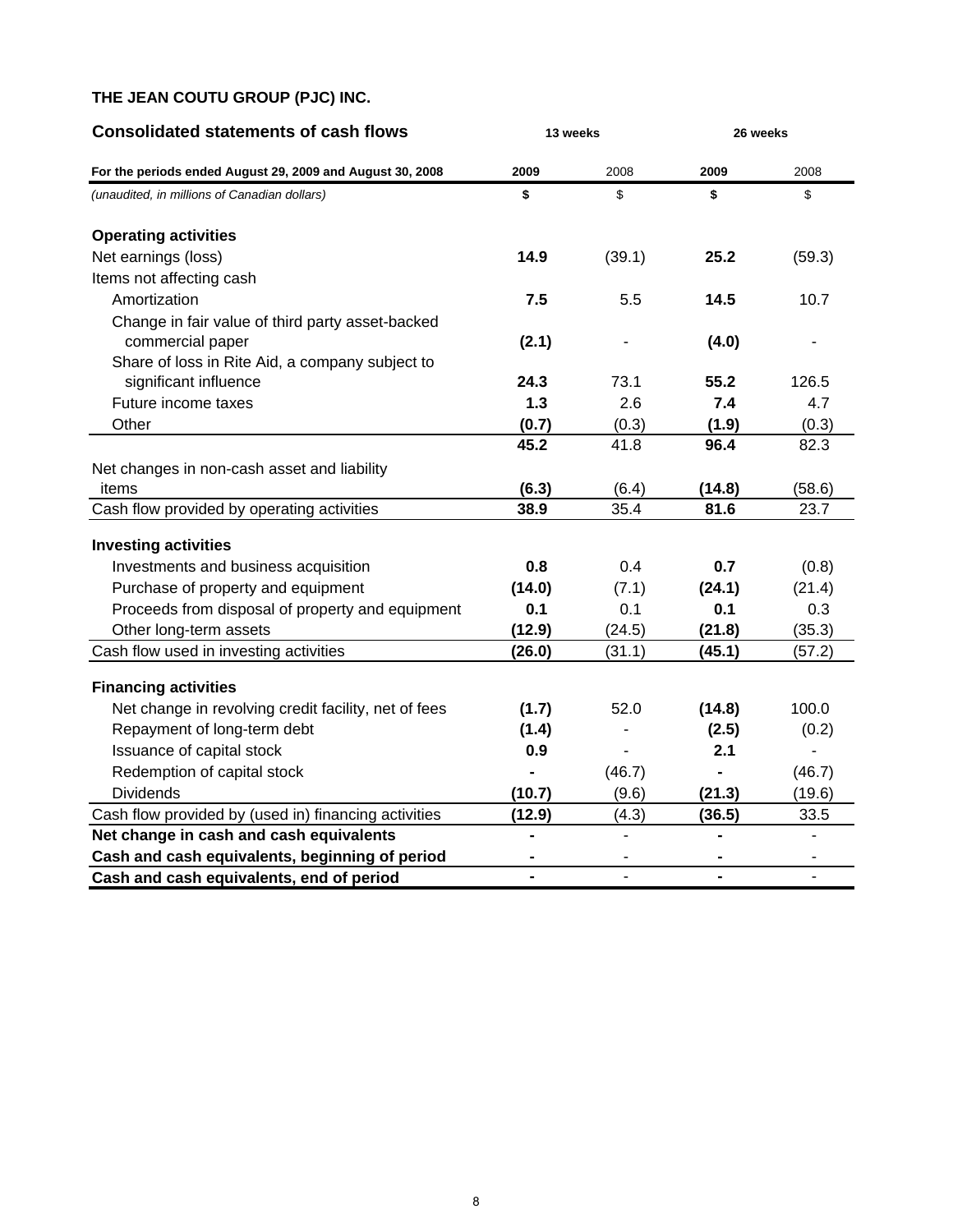## **Unaudited additional information**

**For the periods ended August 29, 2009 and August 30, 2008**  *(In millions of Canadian dollars )*

### **Non-GAAP measures**

Operating income before amortization ("OIBA") is not a measure of performance under Canadian generally accepted accounting principles ("GAAP"); however, management uses this performance measure in assessing the operating and financial performance of its operations. Besides, we believe that OIBA is an additional measure used by investors to evaluate operating performance and capacity of a company to meet its financial obligations.

However, OIBA is not and must not be used as an alternative to net earnings or cash flow generated by operating activities as defined by GAAP. OIBA is not necessarily an indication that cash flow will be sufficient to meet our financial obligations. Furthermore, our definition of OIBA may not be necessarily comparative to a similar measure reported by other companies.

Net earnings (loss), which is a performance measure defined by GAAP, is reconciled hereunder with OIBA.

|                                                               | 13 weeks |        | 26 weeks |        |
|---------------------------------------------------------------|----------|--------|----------|--------|
|                                                               | 2009     | 2008   | 2009     | 2008   |
|                                                               | S        | \$     |          | \$     |
| Net earnings (loss)                                           | 14.9     | (39.1) | 25.2     | (59.3) |
| Financing expenses (revenues)                                 | (1.9)    | 1.5    | (4.1)    | 2.8    |
| Share of loss in Rite Aid                                     | 24.3     | 73.1   | 55.2     | 126.5  |
| Income taxes                                                  | 16.6     | 15.8   | 35.3     | 30.5   |
| <b>Operating income</b>                                       | 53.9     | 51.3   | 111.6    | 100.5  |
| Amortization per financial statements                         | 4.4      | 4.1    | 8.5      | 8.0    |
| Amortization of incentives paid to franchisees <sup>(1)</sup> | 3.1      | 1.4    | 6.0      | 2.7    |
| Operating income before amortization                          | 61.4     | 56.8   | 126.1    | 111.2  |

 $(1)$  Amortization of incentives paid to franchisees is applied against other revenues in the consolidated financial statements.